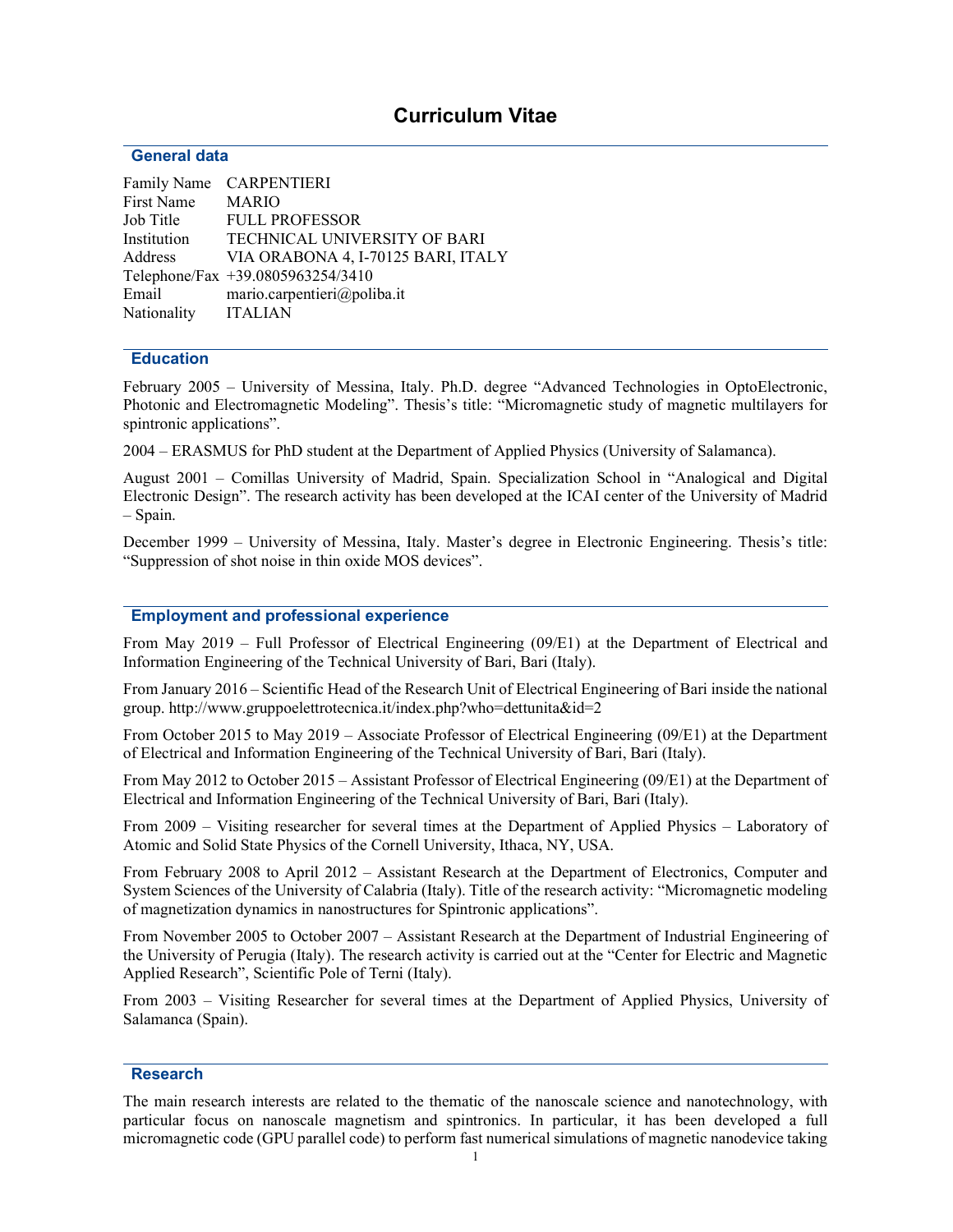into account spin torque and spin transfer effects. The research involves studying electron spin dynamics in thin film magnetic nanostructures. Much of the work focuses on the spin transfer torque (STT), STT-induced magnetization domain reversal and high frequency (GHz) magnetization dynamics of these nanomagnets. STT-induced magnetic dynamics have immense applicability in both the evolution of memory technology as well as in the development of highly tunable microwave oscillators. In the last years, the study and the application of spin currents generated by the giant spin Hall effect have been also considered. Particular interest is devoted to the spin-dependent electron and pure spin transport in thin film electronic structures, magnetic tunnel junctions and point contact geometries. Currently, the theoretical study and numerical simulations of a new topological object called skyrmion is investigated for advanced device research and applications, like racetrack memory, diode and nano-oscillator. The high interest in skyrmions arises from the fact that they can be manipulated very efficiently with electric currents with ultra-low threshold. By adding an additional layer with strong spin-orbit coupling to the ferromagnet, it is possible to generate an interfacial chiral Dzyaloshinskii Moriya interaction, which stabilizes the skyrmion spin structure in the magnetic bubble domain wall. Using spin Hall effects these magnetic skyrmion bubbles can then be electrically manipulated.

Current research is partially carried out together with some research group of the same consortium. In particular, he is involved with Prof. Finocchio (Unime, Italy) in the micromagnetic modelling of magnetic skyrmion applied to MRAM, nano-oscillator and diode devices. In collaboration with Prof. Z. Zeng from the Suzhou Institute of Nanotech and Nanobionics – Suzhou (China), he theoretically studied by micromagnetic simulations the giant spin-torque diode sensitivity. Actually, he collaborates with the group of Prof. Slavin (Oakland University, USA) for the theoretical study of the excitation of propagating spin waves in ferromagnetic nanowires.

# Honours and invited

From March 2022 – Member of the board of the National Electrotechnics Group (http://www.gruppoelettrotecnica.it/index.php?who=organizzazione).

From July 2021 – President of the Patent Commission of the Polytechnic of Bari for the four-year period 2019- 2022.

June 2021 – General Chair of the international conference IEEE Advances in Magnetics AIM 2020 (www.aim2020.poliba.it).

From March 2021 – Coordinator of the PhD Program in "Electrical and Information Engineering" (DRIEI) of the Politecnico di Bari.

November 2019 – Chair of the session ET "Micromagnetics and hysteresis modeling I" of the international conference MMM 2019 Las Vegas, Nevada, USA, November 04-08, 2019.

July 2019 – General Chair of the international conference Magnonics 2019 (www.magnonics2019.poliba.it).

September 2018 – Member of the commitment European doctorate at the University of Valladolid (Spain) for the thesis "Magnetic nanodevices modelization focused on spin-orbit coupling phenomena".

July 2018 – Chair of the session U16 "Vortex and skyrmion dynamics II" of the international conference ICM 2018 San Francisco, USA, July 15-20, 2018.

From February 2018 – Associate Editor of the international journal "IEEE Transactions on Magnetics".

From June 2017 to March 2021 – Member of the PhD Committee in "Electrical and Information Engineering". Politecnico di Bari.

June 2017 – Visiting professor for the Mobility for Teaching (SMT) Erasmus+ KA103 - Higher education student and staff mobility within the Programme Countries at the University of Salamanca (SPAIN).

From May 2017 to December 2020 – Component of the "Presidio della Qualità di Ateneo del Politecnico di Bari". http://www.poliba.it/it/Q%26S/presidio-della-qualit%C3%A0-di-ateneo.

May 2017 – Chair of the session MoA2 "Hysteresis modeling" of the international conference HMM 2017 Barcellona, SPAGNA, May 29-31, 2017.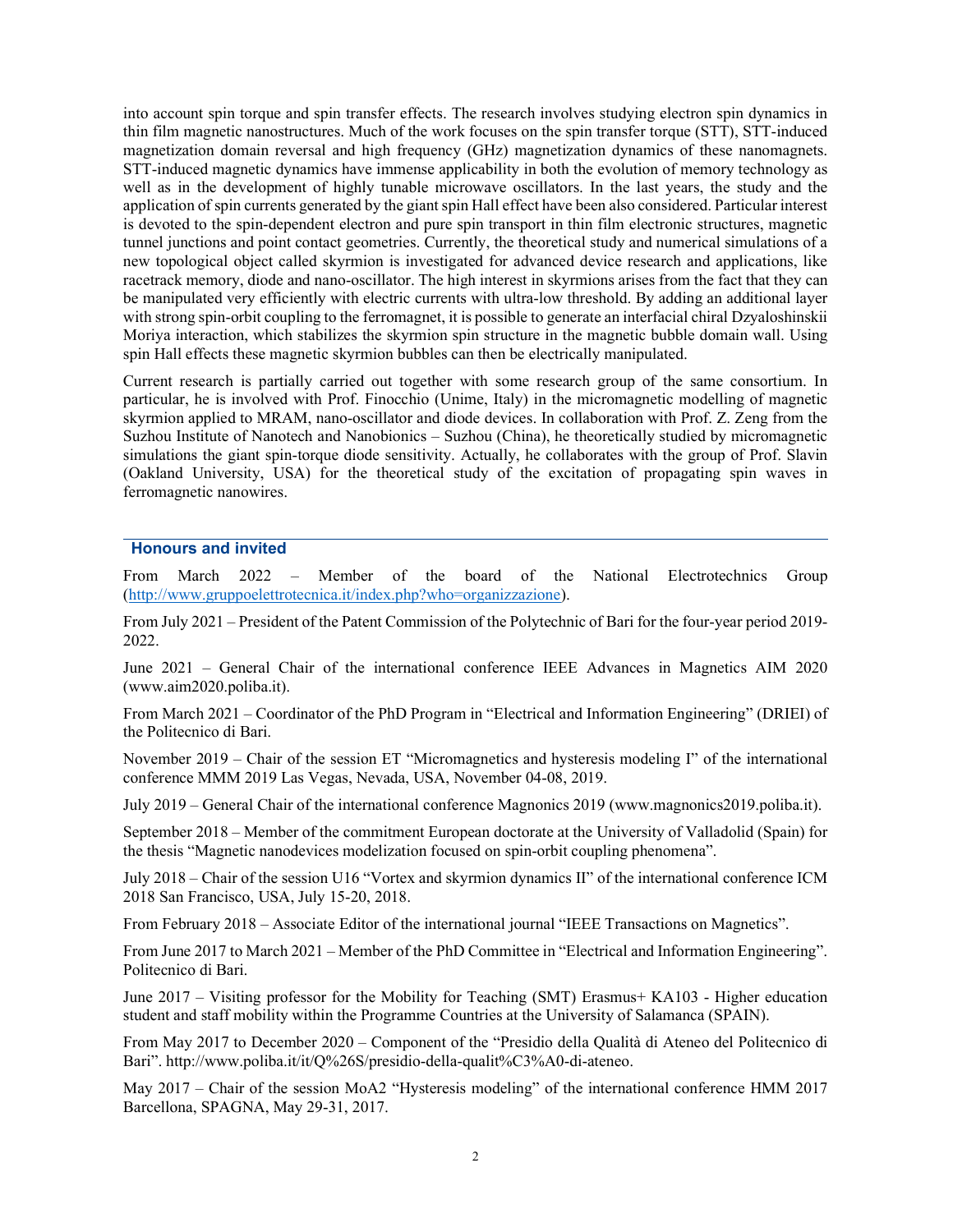April 2017 – Chair of the session CN "Spin currents, switching and Spin Seebeck Effect II" of the international conference INTERMAG 2017 Dublin, IRLANDA, April 25-29, 2017.

From February 2017 – Associate Editor of the international journal "SCIENTIFIC REPORTS", Nature Publishing Group, (www.nature.com/srep/about/editorial-board).

September 2016 – Invited paper: topical review "Magnetic skyrmions: from fundamental to applications" for Journal of Physics D: Applied Physics (IOP).

March 2016 – Chair of the session "Nanomagnetism and Spintronics" of the international conference AIM 2016 Bormio, ITALY, March 14-16, 2016.

November 2014 – Chair of the session CW "Skyrmion I" of the international conference MMM 2014 Honolulu, Hawaii - USA, November 3-7, 2014.

From 2014 to May 2017 – Member of the PhD Committee in "Information and Communication Technologies". University of Calabria.

September 2013 – Lecturer of the course for PhD students "Micromagnetism and spintronics for MRAM and nano-oscillator applications", for the PhD in "Systems and Information Science Engineering" of the University of Calabria.

July 2013 – Member of the Committee of European doctorate at the University of Salamanca (Spain) for the doctoral thesis "Spintronic Micromagnetic Simulations Using Parallel Computations" presented by the PhD student David Aurelio.

2013 – Member of the PhD Committee in "Ingegneria Elettrica e dell'Informazione". Technical University of Bari.

November 2012 – Leader of the ANASSILAOS 2012 award.

From 2012 – Member of the Editorial Board of the IEEE Transactions on Magnetics.

August 2012 – Invited paper: topical review "Micromagnetic simulations using Graphics Processing Units" for the international Journal of Physics D: Applied Physics (IOP).

July 2011 – Leader of a post-doc research fellowship at the University of Calabria.

From 2011 – Senior Member of IEEE and IEEE Magnetic Society # 90557910.

From 2010 – Promoting partner of the SpinOff Society "GoParallell S.R.L.". Environment Park of University of Salamanca, Spain.

May 2009 – Chair of the session PB of the international conference HMM 2009 Gaithersburg, Maryland - USA, May 11-14, 2009.

July 2006 – Lecturer of the NATO-ASI School in "Magnetic nanostructures for micro-electromechanical systems and spintronic applications" Catona, Calabria (Italy), July 2-15, 2006.

January 2006 – Member of the Local Organizing Committee of the NATO-ASI School in "Magnetic nanostructures for micro-electromechanical systems and spintronic applications" Catona, Calabria (Italy), July 2-15, 2006.

Reviewer for international journals: Scientific Reports (NATURE), IEEE Transactions on Magnetics (IEEE), IEEE Transactions on Nanotechnology (IEEE), Physical Review Letters (APS), Physical Review B (APS), Applied Physics Letters (AIP), Journal of Applied Physics (AIP), Electric Power Systems Research (Elsevier), Journal of Magnetism and Magnetic Materials (Elsevier), Physica B (Elsevier), Journal of Physics D: Applied Physics (IOP), Journal of Physics (IOP), New Journal of Physics (IOP).

Reviewer for scientific projects: Prin and Firb of the Italian Ministery of the Istruzione, Università e Ricerca; Projects of the Romania government (CNCS – http://www.cncs-uefiscdi.ro/home/).

Member of the EDITORIAL BOARD of the COMPUMAG – "International Conference on the Computation of Electromagnetic Fields" and of the CEFC – "Conference on Electromagnetic Field Computation".

Advisor di 1 PhD student in "Information and Communication Engineering for Pervasive Intelligent Environments", XXVIII cycle, University of Calabria.